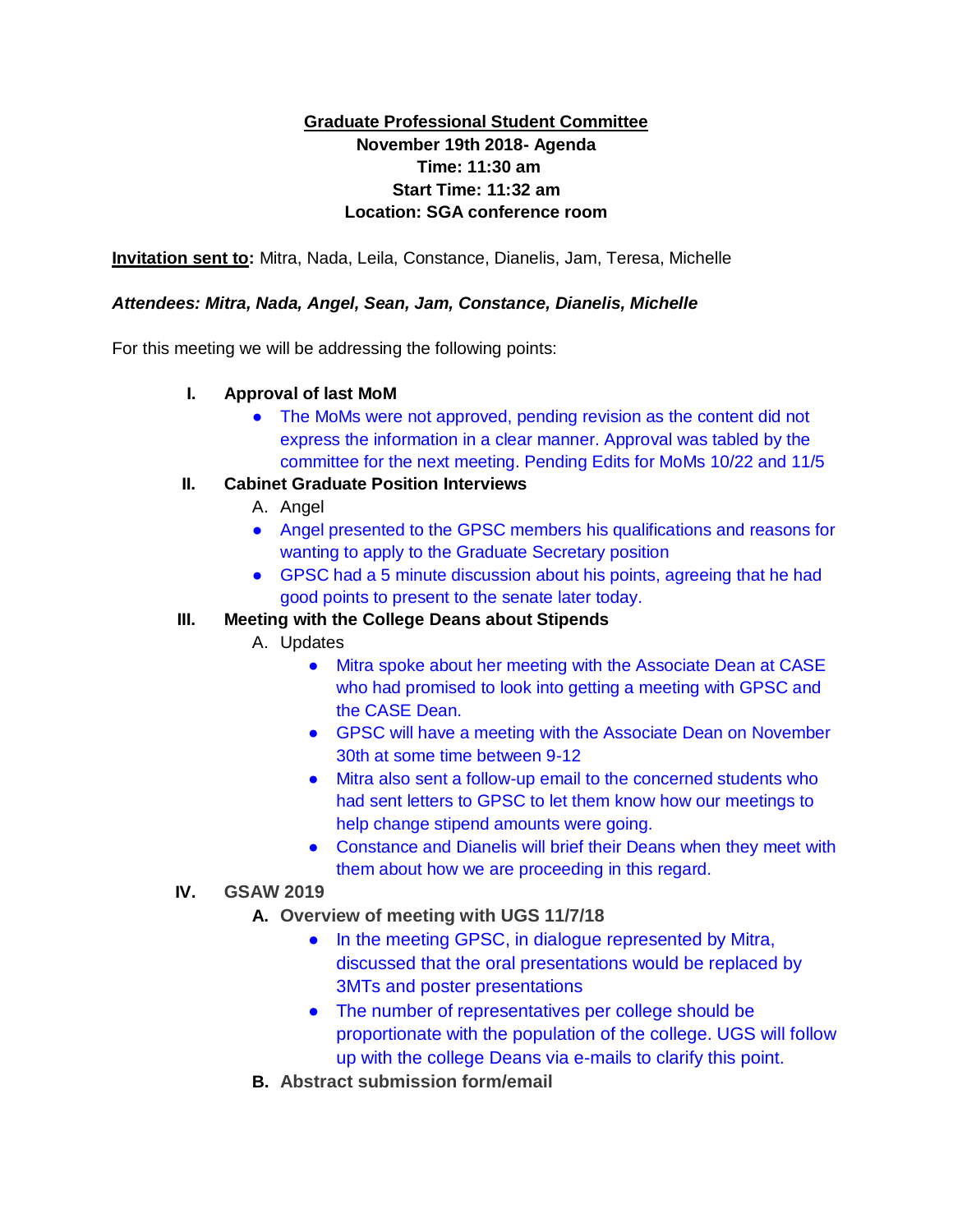- Mitra sent the form for review to GPSC via email. Comments for the form will be due on November 29th
- **C. GSAW/Save the Date Flyer**
	- Publications takes too long, so Mitra has taken initiative to design a save the date flyer
- **D. GSAW symposium**
	- As a committee we will come up with suggestions and discuss with each other and communicate with GAB in order to prepare this event
	- GAB members sent out a survey last year and can send one out this year as well. They arranged the symposium based on that topic
	- Sean proposed putting a survey up, Mitra suggested sending the survey to the list serv cause our Facebook survey was not very successful last year and Nada suggested locations including Facebook and our other social media sites, so that we can reach more people and that way create a more unique experience for the symposium
- **E. Suggestion: Delegating Social to GAB**
	- Mitra proposed to delegate the social to GAB and give them a better communication of the GSAW budget in order to make this happen
	- Sean agrees that many of the struggles for organizing things with GSAW was that GAB does not have control of the budget, he will let the members know at the next GAB meeting so we can work together to make this happen

### **V. Gradskellar**

- **A. Upcoming Gradskellar at EC**
	- **1. Budget, appropriation for the senate**
		- Mitra has spoken to EC and their committee will not be giving us money to support this Gradskellar
		- We will rely on the SGA appropriation to be confirmed and use that money to put this event on
	- **2. First week of December**
		- Jam will lead this event, the most convenient date seems to be December 5th at 5pm
	- **3. Event logistics and assistance**
		- Jam will be leading this event. Mitra and Leila will be helping with the event set up
		- Nada and Jam will be designing the flyer
- **B. Future Gradskellars**
	- **1. Education, Computer Science, Medical**
		- Tabled for planning next semester